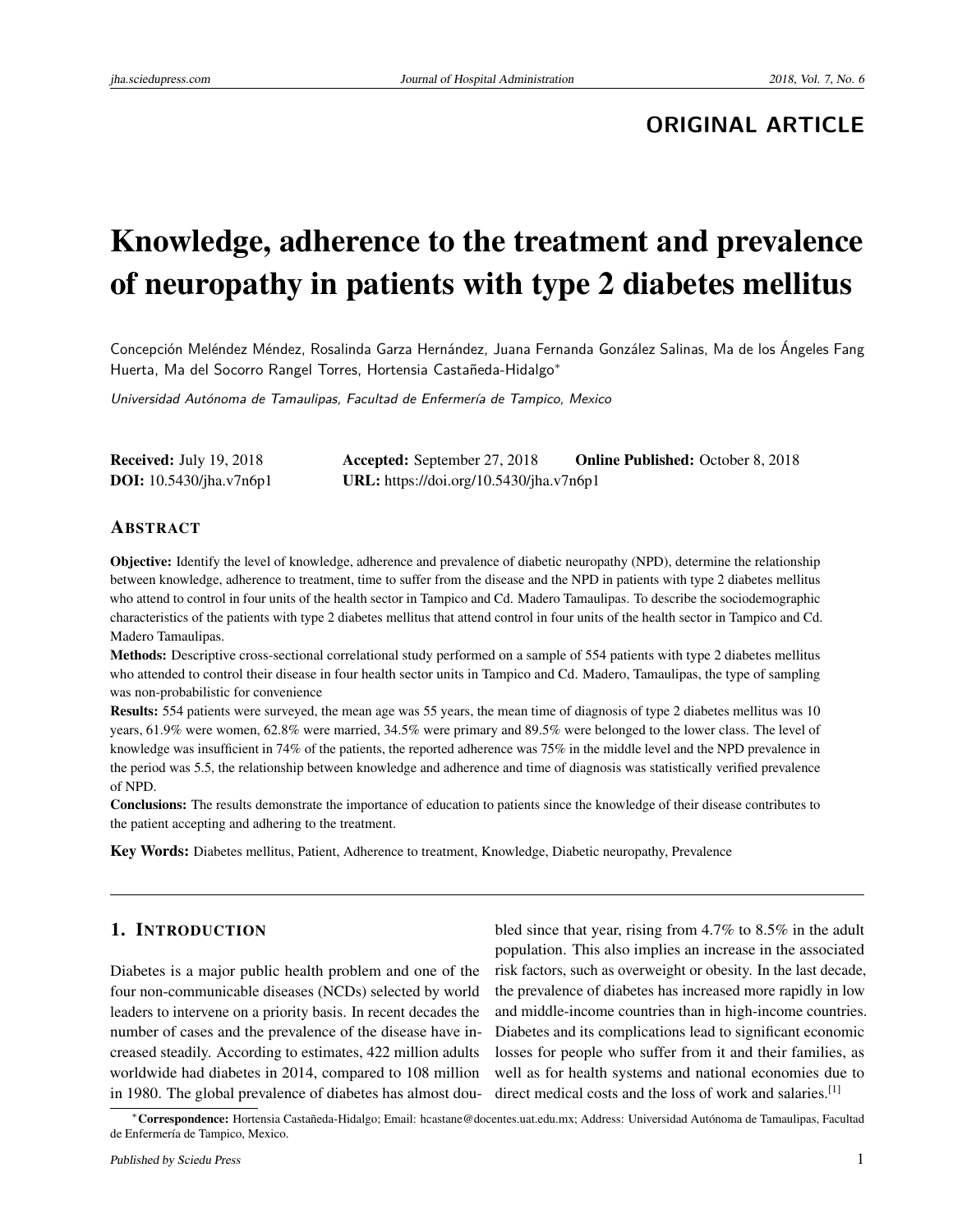The World Health Organization (WHO) in its first World Report on Diabetes highlights the enormous scale of the problem, as well as the potential to reverse current trends. The political basis for implementing concerted measures to combat diabetes already exists, framed within the Sustainable Development Goals, the United Nations Political Declaration on Non Communicable Diseases and the WHO Global Action Plan on NCDs. Countries can adopt a series of measures, in line with the objectives of the WHO Global Action Plan on NCDs 2013-2020, to reduce the consequences of diabetes, one of which is to address fundamental deficiencies in knowledge about diabetes.[\[1\]](#page-4-0) The latest results of the National Mid-term Health and Nutrition Survey (NMHNS), 2016 in Mexico, state that 9.4% of the respondents had a prior medical diagnosis of diabetes. 87.8% reported receiving medical treatment to control their disease. In the last year, in order to assess its glycemic control, 15.2% had measured glycosylated hemoglobin, 4.7% had measured micro albuminuria and 20.9% had revision of feet. Although there is a slight increase in this prevalence with respect to NMHNS 2012 (9.6%, 4.8% and 14.6%, respectively), the results of this survey show that medical surveillance and prevention of complications specified in NOM-015-SSA2-2010 for the prevention, treatment and control of diabetes mellitus are still far from being achieved.[\[2\]](#page-4-1)

The prevalence of complete adherence to drug treatment has remained constant since the 1990s, being 50% in chronic diseases and ranging from 31% to 49% in acute diseases. The lack of complete adherence to treatment is a problem that occurs in all ages, from children to the elderly, in almost all stages of chronic diseases and tends to worsen as the patient takes more time with therapy. The WHO in 2004 considered that the lack of adherence to chronic treatments, due to its negative clinical, personal and economic consequences, is a priority public health issue that needs to be studied in order to design effective intervention strategies. Today adherence to treatment is conceptualized as a complex psychosocial phenomenon in which multiple mediating factors are involved, such as knowledge and beliefs that the patient has of the disease, motivational processes, affective states and the will to recover health. To improve the adherence to the therapy, the patient is required to accept the disease, the health personnel inform the patient extensively and actively involve the patient during the process of therapeutic decision making.<sup>[\[3\]](#page-4-2)</sup>

The lack of prevention and the inadequate education of the patient in such important aspects as diet, self-control and taking medications are significant predictors of serious complications associated with type 2 diabetes mellitus.[\[4\]](#page-4-3) The care for people with diabetes must be performed within an interdisciplinary care system that places equal emphasis on

clinical care, ongoing therapeutic education and social work, in order to identify and address the difficulties that people with diabetes face or perceive in the development of their daily lives, all of which translates into the improvement of their quality of life and optimal metabolic control. The ultimate goal of comprehensive care for people with diabetes mellitus is to improve their quality of life, avoid the appearance of complications in the short and long term, and ensure the normal development of daily activities.<sup>[\[5\]](#page-4-4)</sup>

From the level of understanding will depend the motivation and practical skills to face the demands of daily self-care, the success or failure of any therapeutic indication. All contact with the patient then has an educational objective, whether explicit or implicit, so that Diabetology of the end of the century assumed the clear idea that there is no effective treatment of diabetes without education and training of the patient. Education thus becomes the cornerstone of the comprehensive care of people with diabetes mellitus, and must be developed effectively in all health services.[\[5\]](#page-4-4)

In Mexico, the prevalence of diabetic neuropathy (NPD) increases by 50% after 25 years of evolution of diabetes mellitus, when it is defined based on subjective data, and 100% when using electrophysiological tests. Peripheral neuropathy is often insidious in its onset and may manifest as loss of sensitivity and susceptibility to callus formation that becomes fissure and becomes infected, which ultimately predisposes to neuropathy. Preventive treatment through the adequate control of blood glucose is the most important aspect to avoid or delay this type of complication. Controlling hyperglycemia and early diagnosis through annual screening tests is a key aspect in the management of these patients.[\[6\]](#page-4-5)

Derived from the above, the following objectives were proposed in the present study, to describe the sociodemographic characteristics of patients with type 2 diabetes mellitus, to identify the level of knowledge about the disease, the level of adherence to treatment and the prevalence of NPD in patients with type 2 diabetes mellitus. Determine the relationship between the level of knowledge of the disease and adherence to treatment. To determine the relationship between knowledge, the time of diagnosis and the prevalence of NPD in patients with type 2 diabetes mellitus who come to control to the outpatient clinic of four health institutions of Tampico, Mexico.

# 2. METHODS

Transversal cross-sectional descriptive study<sup>[\[7\]](#page-4-6)</sup> carried out during August-December 2016, in four institutions of the health sector, located in Tampico and Cd Madero, Mexico. The type of sampling used for this study was convenience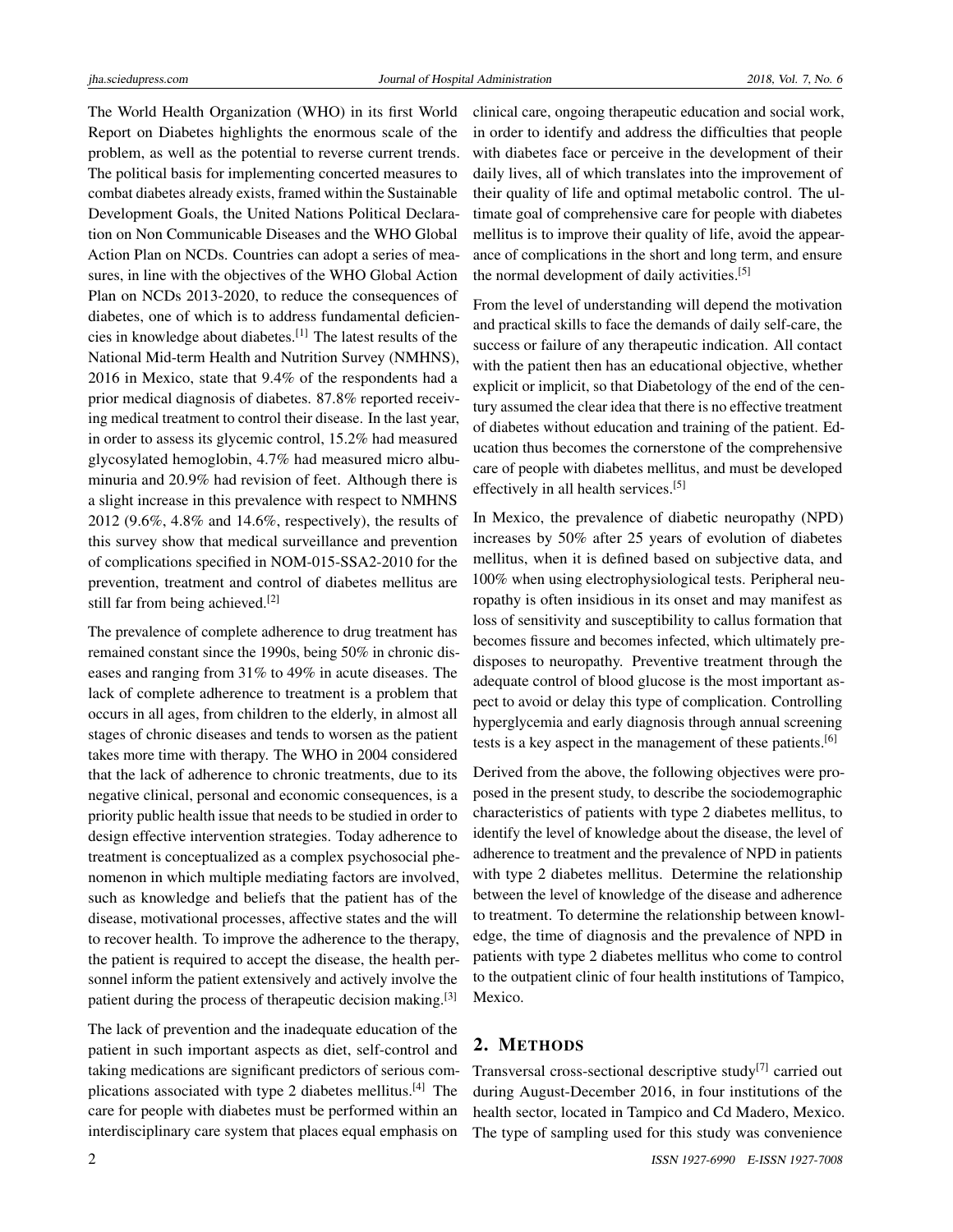non-probabilistic. The total sample of the four hospitals was 554 patients. The inclusion criterion were: patients of both sexes over 18 years of age, with a minimum year of being diagnosed with type 2 diabetes mellitus and in control with their family doctor. As an exclusion criterion, were those patients with a diagnosis of type 2 diabetes mellitus in control who had serious vascular complications: amputation and varicose ulcers.

The selection and recruitment of patients who met the inclusion criteria was carried out in the outpatient areas of the institutions involved in the scheduled dates and was carried out by a research team that received training from a diabetologist and had the corresponding permits from the participating health institutions. The instruments used for the data collection were: The questionnaire DKQ-24,<sup>[\[8\]](#page-4-7)</sup> in the Spanish-speaking subjects version, it contains 24 questions with three potential response options: 1) Yes, 2) No, and 3) I do not know, the correct answers add up to get a total score. In 11 of the 24 items the correct answer is Yes  $(5, 6, 1)$ 8, 11, 14, 15, 16, 18, 19 and 20) in 13 the correct answer is No (3, 4, 7, 9, 10, 12, 13, 17 and 21), the greater the number of correct answers, the knowledge is sufficient. To measure adherence to treatment, the Adherence to Treatment Scale in Diabetes Mellitus 2, version III (EATDM-III) was used.[\[9\]](#page-4-8)

It is aimed at measuring a series of factors that may indicate the level of comprehensive adherence of the patient with type 2 diabetes mellitus, the questionnaire includes 36 sentences that deal with behavioral factors, linked to adherence to treatment in type 2 diabetes mellitus, using a Likert scale of five options that evaluate frequency of execution of the situation. The five answer options are: 0. I never do it; 1. I almost never do it; 2. I do it regularly; 3. I almost always do it; and 4. I always do it. There are also six factors to be considered: Family Support, Community Support and Organization, Physical Exercise, Medical Control, Diet and Information. The value of each factor is from 0 to 100 points, the following category will be used to classify the adhesion: considering high adherence when the score is  $> 50\%$ , 110-220, average adherence when it is  $\leq 49\%$ , 55-109 and low adherence when the score is  $\leq 48\%$  from 0 to 54 points.

The Michigan Neuropathy Screening (MNSI) questionnaire[\[10\]](#page-4-9) was used to measure the presence of peripheral neuropathy, which is constructed in two parts. The first part is a self-assessment of 15 questions about the sensitivity of the feet and the presence of neuropathic symptoms, with the option of a dichotomous response: Yes and No. The second part is a physical evaluation of the feet, for this evaluation, feet were at a temperature of  $> 30^{\circ}$ C, first feet were inspected for dry skin, fissures or deformities; secondly the sensitivity of the feet was corroborated using a Rydel-Seiffer diapason of 128 Hz for this purpose. Ankles were examined using a Hergom brand reflex hammer for which the patient had to be seated and relaxed and his feet should be hanging. Finally, the monofilament test was carried out, to make this measurement the Hergom monofilament was used and it was necessary that the patient's feet were resting on a flat and hot surface.

The filament was prestressed from 4 to 6 applications perpendicularly on the back of the patient's first finger, then the filament was applied on the back of the first toe, between the nail fold and the joint, it should be placed perpendicularly and for a short time, < 1 second with a uniform pressure of 10 grams. For this measurement the patient were asked to close their eyes and asked to respond if they felt the filament; eight correct answers of 10 applications were considered normal sensation, one to seven correct answers indicate reduced sensation, if there were no correct answers it was considered absence of sensitivity.

The statistical package SPSS version 20.0 was used to capture and process the data. Firstly, a descriptive analysis of the sociodemographic variables of the patients was carried out. Then, a descriptive analysis of the variables, knowledge of the disease, adherence to the treatment and prevalence of NPD was done. Finally, an inferential analysis was performed using the Chi-square parametric test to identify the relationships between the study variables. Regarding respect for the dignity and protection of human rights and the patient's informed consent, as well as the ethical principles we observed the established in the Helsinki declaration.[\[11,](#page-4-10) [12\]](#page-4-11)

## 3. RESULTS

Of the 554 patients included in the study, the mean age of the patients was 55.41, the average time of diagnosis of diabetes mellitus was 10.76 years, the female sex was predominant with 61.1%, 62.8% were married, 34.5% had completed elementary school, the socioeconomic level that was mostly found in the patients was the 89.5% lower class (see Table 1).

Table 2 shows the distribution of the patients according to the level of knowledge of the disease. It is observed that 74% of the patients had an insufficient level of knowledge, 294 of the patients with insufficient knowledge presented an average level of adherence and 334 of the patients with insufficient knowledge did not present neuropathy.

Of the total of patients who participated in the study, 75% had an average adherence to treatment, which corresponds to 415 patients, of these 294 patients had a level of insufficient knowledge of the disease. This distribution can be seen in Table 3.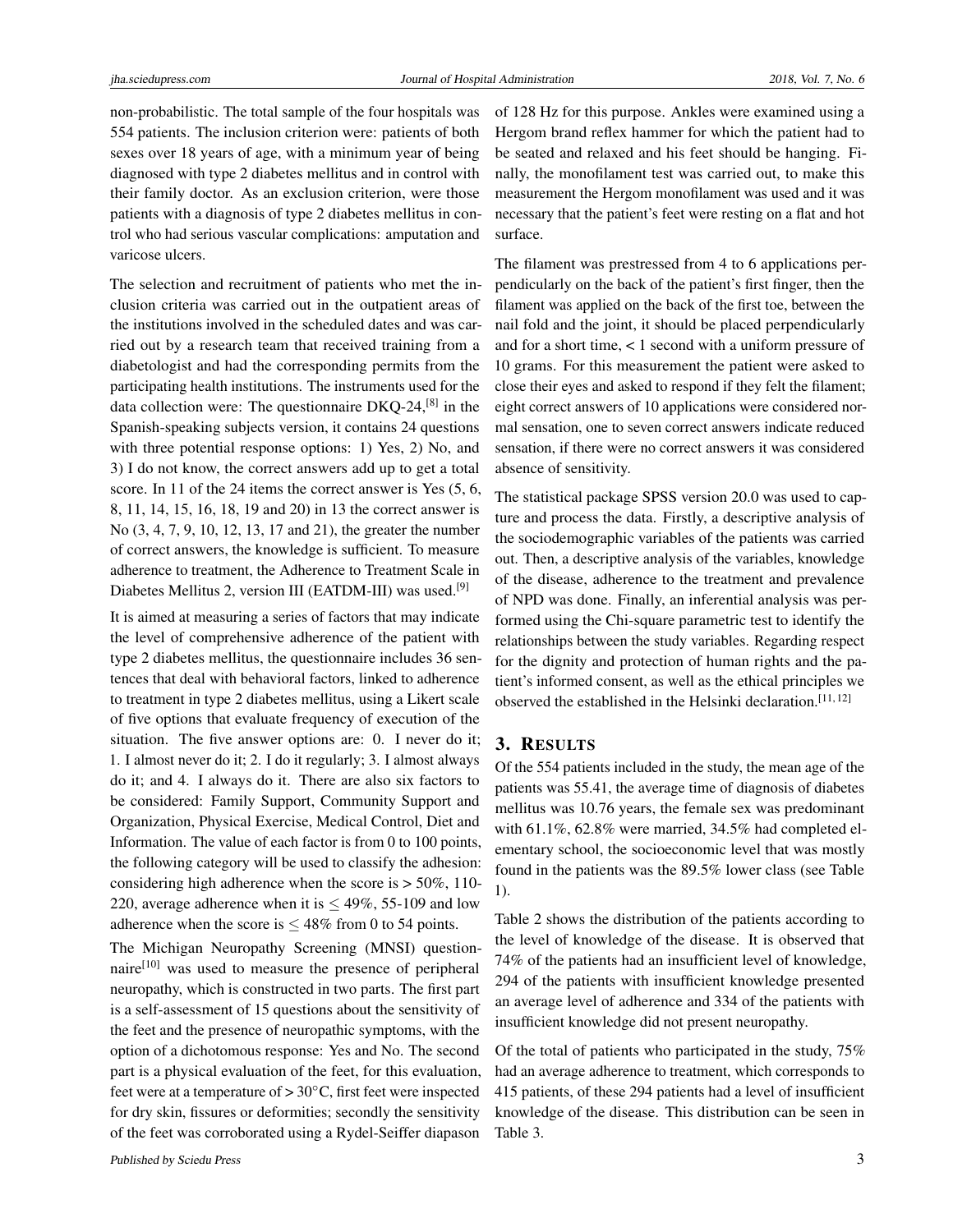| Variable               | $\mathbf f$ | $\frac{0}{0}$ |  |  |
|------------------------|-------------|---------------|--|--|
| <b>Sex</b>             |             |               |  |  |
| • Female               | 343         | 61.9          |  |  |
| $\bullet$ Male         | 211         | 38.1          |  |  |
| <b>Marital status</b>  |             |               |  |  |
| $\bullet$ Single       | 81          | 14.6          |  |  |
| Married<br>$\bullet$   | 348         | 62.8          |  |  |
| · Widowed              | 72          | 13.0          |  |  |
| • Domestic partnership | 53          | 9.6           |  |  |
| Level of schooling     |             |               |  |  |
| • Elementary           | 191         | 34.5          |  |  |
| • Junior high school   | 170         | 30.7          |  |  |
| • Senior high school   | 123         | 22.2          |  |  |
| $\bullet$ College      | 64          | 11.6          |  |  |
| • No studies           | 6           | 1.1           |  |  |
| Socioeconomic class    |             |               |  |  |
| • Lower class          | 496         | 89.9          |  |  |
| • Middle class         | 53          | 9.6           |  |  |
| • Upper class          | 5           | 0.9           |  |  |

Table 1. Characterization of patients with type 2 diabetes mellitus

*Note*. Source: Sociodemographic Charter; n = 554

Table 2. Classification of patients with type 2 diabetes mellitus according to the level of knowledge

| Level of knowledge |     | $\%$ |  |
|--------------------|-----|------|--|
| Sufficient         | 144 | 26   |  |
| Insufficient       | 554 | 74   |  |

*Note*. Source: DKQ24; n = 554

Table 3. Classification of patients with type 2 diabetes mellitus according to the level of adherence

| <b>Level of adherence</b> |     | %  |  |
|---------------------------|-----|----|--|
| High                      | 21  |    |  |
| Medium                    | 415 | 75 |  |
| Low                       | 118 | 21 |  |

*Note*. Source: EATDM – III; n = 554

Regarding the NPD, the results of the study reported a prevalence of 5.5. 82.1% of the patients classified in the range of without neuropathy, 16.8% with mild neuropathy and only 1.1% with moderate neuropathy. Of the 93 patients who presented mild neuropathy, 30 had a diagnosis time of 11 to 20 years, 27 patients with more than 20 years of diagnosis time, 19 of 6-10 years of diagnosis time and 17 of 1-5 years of having been diagnosed with type 2 diabetes mellitus (see Table 4).

When applying the non-parametric Chi-square test to verify

the relationship between the level of knowledge and adherence to treatment, it was found to be statistically significant:  $\chi^2 = 12.231$ , *df* = 2, *p* = .002. When relating the level of knowledge and the prevalence of neuropathy, the Chi-square test results did not show statistical significance:  $\chi^2 = 0.621$ ,  $df = 2$ ,  $p = .733$ . The results when relating the variables time of suffering the disease with the prevalence of neuropathy showed that if there is a relationship between these two variables with a level of statistical significance of:  $\chi^2$  = 46.577,  $df = 6, p = .000$ .

Table 4. Classification of patients with type 2 diabetes mellitus according to the presence of DNP

|     | $\%$ |
|-----|------|
| 455 | 82.1 |
| 93  | 16.8 |
|     | 11   |
|     |      |

*Note*. Source: MNSI; n = 554

#### 4. DISCUSSION

The level of knowledge of the patients in this study was insufficient in 74% of the patients, 75% of them reflected an medium adherence level and the prevalence of the NPD period was 5.5, 17.9% of the patients reported NPD according to the results of the MNSI. And as for the relationship between knowledge about the disease and adherence to treatment, the results showed that there is a relationship between these two variables ( $p = .002$ ). When relating knowledge to the prevalence of NPD, no statistical significance was found, regarding the time of diagnosis and the prevalence of NPD if a relationship was found with a level of statistical significance of  $p = .000$ . These results are similar to those reported in other studies conducted in Mexico and Cuba in which insufficient knowledge was found in patients, in those studies 87% of patients had insufficient knowledge, another study reported 52% of patients with bad level of knowledge and another study found that 56.7% had an insufficient level of knowledge.<sup>[\[4,](#page-4-3) [4,](#page-4-3) [14\]](#page-5-0)</sup>

In studies carried out in other contexts, results differ from what was reported in this study in terms of knowledge: as the level of regular knowledge with an average of 14.52, or 70% of sufficient level of knowledge and 64.9% of level of knowledge. Sufficient knowledge was reported in another study.<sup>[\[15](#page-5-1)[–17\]](#page-5-2)</sup> Adherence to treatment found by other authors was relatively better than that reported in this study as they found that 72.5% of patients had a high level of adherence, 56% they presented a medium level of adherence, 72.5% good adherence and 55.4% of the participants had a good adherence to treatment.[\[3,](#page-4-2) [17–](#page-5-2)[19\]](#page-5-3)

In a study conducted in Cuba, the results showed that 74.13%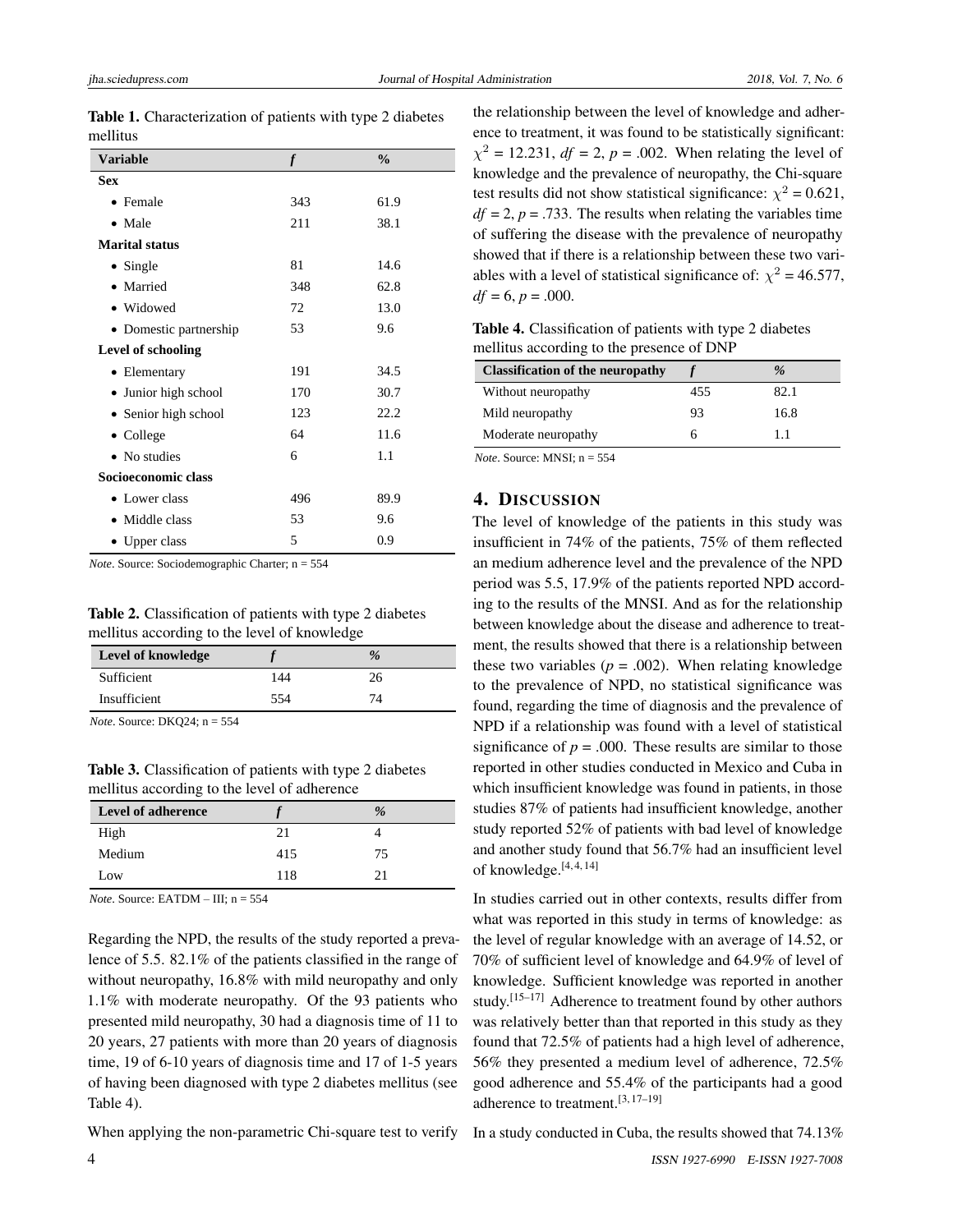of the participants had a level of medium adherence.<sup>[\[20\]](#page-5-4)</sup> NPD is one of the main complications in patients with type 2 diabetes mellitus, in studies conducted in Latin American countries in the reported results, only one study conducted in Brazil reported that 63.11% of the patients did not present  $NPD.$ <sup>[\[21\]](#page-5-5)</sup>

Other studies conducted in Mexico and Peru found results that do not coincide with what it is reported in this study since these studies reported high prevalence, 99% of the patients presented NPD data, 55% of the patients had NPD and another study reported an 88.7% of patients with severe NPD.[\[21–](#page-5-5)[24\]](#page-5-6)

About the relationship between knowledge and adherence, one of the studies reviewed reported results similar to those we found with a statistical significance at a rate of  $p < .001$ . Regarding the relationship between the time of diagnosis and prevalence of NPD, the results of the studies conducted in Brazil and Mexico established statistically significant results between these two variables.<sup>[\[21,](#page-5-5) [23,](#page-5-7) [24\]](#page-5-6)</sup>

Only in the study conducted in Peru, there was no statistical significance when relating these two variables. These results are representative of the health education needs that the nursing staff must cover in these patients, complying with the established regulations and generating self-help groups in this type of population.

# 5. CONCLUSIONS

The results of this study suggest the importance of educating patients diagnosed with type 2 diabetes mellitus, since the knowledge of their disease contributes to the patient accepting and adhering to treatment. These results allow us to highlight the importance of opportunely assessing, as established in the regulations, the presence of data suggesting NPD in this type of patient, as a way to prevent this complication that occupies one of the first places in the complications of diabetes mellitus and that is the main cause of ulceration and amputations. Peripheral neuropathy can manifest in many different ways and the limitations of ability to perform activities of daily living can be devastating. It is for this reason that patients need early detection of symptoms and supportive care, and health care practitioners play a key role in educating diabetic population.

#### Limitations of the study

The questionnaires are self-filled in, thus the possibility of professionals handling it to the patients without all the necessary previous explanations.

# CONFLICTS OF INTEREST DISCLOSURE

The authors declare they have no conflicts of interest.

## **REFERENCES**

- <span id="page-4-0"></span>[1] World Heath Organization. Global Report on Diabetes. 2016. Available from: [http://www.who.int/diabetes/global-report/](http://www.who.int/diabetes/global-report/en/) [en/](http://www.who.int/diabetes/global-report/en/)
- <span id="page-4-1"></span>[2] Mexican National Survey of Health and Nutrition. 2016. Available from: [http://promocion.salud.gob.mx/dgps/descar](http://promocion.salud.gob.mx/dgps/descargas1/doctos_2016/ensanut_ mc_2016-310oct.pdf) [gas1/doctos\\_2016/ensanut\\_mc\\_2016-310oct.pdf](http://promocion.salud.gob.mx/dgps/descargas1/doctos_2016/ensanut_ mc_2016-310oct.pdf)
- <span id="page-4-2"></span>[3] Moral RJ, Cerda MT. Psychosocial predictors of adherence to medication in patients with type 2 diabetes. Revista Iberoamericana de Psicología y Salud. 2015; 6: 19-27. Available from: [http:](http://www.elsevier.es/rips) [//www.elsevier.es/rips](http://www.elsevier.es/rips)
- <span id="page-4-3"></span>[4] González MC, Bandera CS, Valle AJ, et al. Knowledge of type 2 diabetic about his illness: study in a health center. Med Gen y Fam. 2015; 4(1): 10-15. Available from: <http://www.elsevier.es/mgyf>
- <span id="page-4-4"></span>[5] Vicente SBM. Zerquera TG, Rivas AEM, et al. Level of knowledge about diabetes mellitus in patients with type 2 diabetes. Revista MediSur. 2010; 8(6). Available from: [http://www.redalyc.org/pdf/1800/180019804004.pdfwww](http://www.redalyc.org/pdf/1800/180019804004.pdfwww.redalyc.org/pdf/1800/180019804004.pdf) [.redalyc.org/pdf/1800/180019804004.pdf](http://www.redalyc.org/pdf/1800/180019804004.pdfwww.redalyc.org/pdf/1800/180019804004.pdf)
- <span id="page-4-5"></span>[6] Camacho LJ. Prevalence of peripheral neuropathy in patients with type 2 diabetes mellitus, seen at the Hospital Clinic in Mazatlán, Sinaloa. Revista de Especialidades Médico-Quirúrgicas. 2011; 16(2): 71-74. Available from: [http://www.redalyc.org/articulo.o](http://www.redalyc.org/articulo.oa?id= 47319326004) [a?id=47319326004](http://www.redalyc.org/articulo.oa?id= 47319326004)
- <span id="page-4-6"></span>[7] Grove KS, Gray RJ, Burns N. Classification of quantitative research designs. Madrid, Espa-a: Elsevier; 2015. 260-295 p.
- <span id="page-4-7"></span>[8] García MA, Villagómez TE, Brown AS, et al. The Starr County Diabetes Education: Development of the Spanish-language diabetes knowledge questionnaire. Clinical Care/education/Nutritión. 2001; 24: 16-21. Available from: [https://www.ncbi.nlm.nih.gov/p](https://www.ncbi.nlm.nih.gov/pubmed/11194219) [ubmed/11194219](https://www.ncbi.nlm.nih.gov/pubmed/11194219)
- <span id="page-4-8"></span>[9] Urizar A, Villalobos PA, Irarrázaval DM. Preliminary analysis of the version adapted to a Chilean population of the therapeutic adherence scale in diabetes mellitus type 2. Revista Medicina Chile. 2015; 143: 733-743. PMid: 26230556. [https://doi.org/10.4067/S0](https://doi.org/10.4067/S0034-98872015000600006) [034-98872015000600006](https://doi.org/10.4067/S0034-98872015000600006)
- <span id="page-4-9"></span>[10] University of Michigan. Michigan Neuropathy Screening Instrument. Patient Version. 2000 [citado 25 de may, 2016]. Available from: [http://www.med.umich.edu/borc/profs/documents/.](http://www.med.umich.edu/borc/profs/documents/.../MNSI_patient.pdf) [../MNSI\\_patient.pdf](http://www.med.umich.edu/borc/profs/documents/.../MNSI_patient.pdf)
- <span id="page-4-10"></span>[11] Secretaria de Salud. Regulation of the general health law on health research. 2014. Available from: [http://www.salud.gob.unidad](http://www.salud.gob.unidades/cdi/nom/compi/rlgsmis.html) [es/cdi/nom/compi/rlgsmis.html](http://www.salud.gob.unidades/cdi/nom/compi/rlgsmis.html)
- <span id="page-4-11"></span>[12] Declaration of Helsinki: Recommendations guiding doctors. Adopted by the 18th World Medical Assembly. Helsinki, Finland; June 1964. Available from: [https://www.wma.net/policies-p](https://www.wma.net/policies-post/wma-declaration-of-helsinki-ethical-principles-for-medical-research-involving-human-subjects/) [ost/wma-declaration-of-helsinki-ethical-principle](https://www.wma.net/policies-post/wma-declaration-of-helsinki-ethical-principles-for-medical-research-involving-human-subjects/) [s-for-medical-research-involving-human-subjects/](https://www.wma.net/policies-post/wma-declaration-of-helsinki-ethical-principles-for-medical-research-involving-human-subjects/)